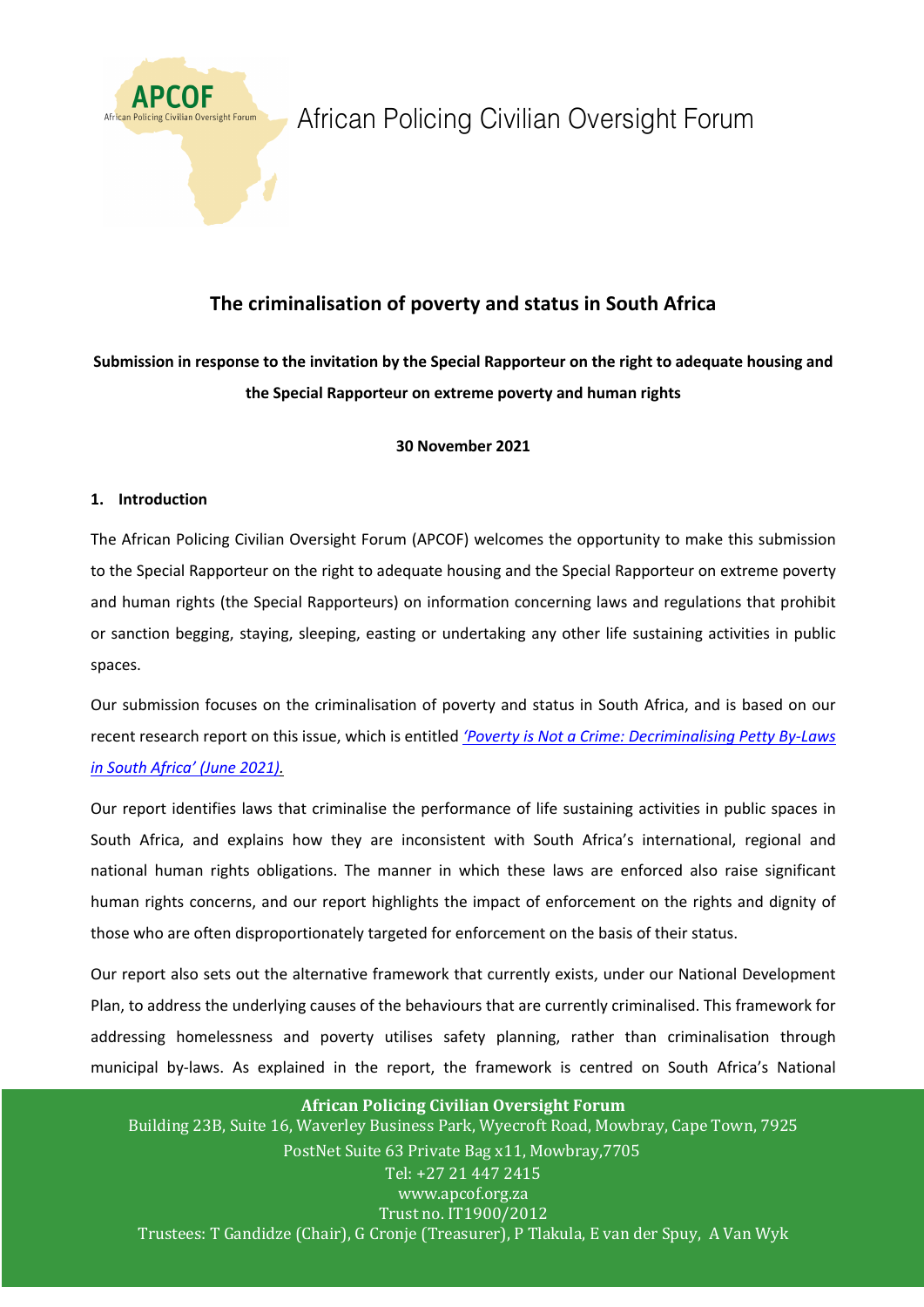Development Plan and is found in the existing obligations of government – from national to municipal level – to engage in developmental and public health approaches to community safety planning.

We hope that the analysis and findings of our report will provide useful information for the Special Rapporteurs.

The interest in this issue is particularly timely for South Africa, given the recent application by 11 people experiencing homelessness in both the Western Cape High Court and the Equality Court challenging the constitutionality and discriminatory impact of Cape Town's municipal by-laws.

From an African-regional perspective, APCOF also welcomes the interest by the Special Rapporteurs in this issue. For the past few years, APCOF has been working in coalition with approximately 36 organisations on the Regional Campaign to Decriminalise Petty Offences in Africa. The work of the Campaign aligns thematically with the issues raised in the call for submissions by the Special Rapporteurs. The Campaign partners have produced a range of research reports and other advocacy documents that may provide additional useful information for the Special Rapporteurs - all of which is available on the Campaign's website. The Campaign has also actively supported the development of an emerging normative standard for the decriminalisation of petty offences at the African regional level:

- In 2017, the Campaign provided technical support to the African Commission on Human and Peoples' Rights to develop the Principles on the Decriminalisation of Petty Offences in Africa. The Principles were adopted by the Commission in response to growing concern that certain categories of people, including those who are poor or who otherwise experience social exclusion, are unfairly targeted by petty offences. In particular, the Commission was concerned about the impact of the existence and enforcement of these offences on rights protected by the African Charter on Human and Peoples' Rights – in particular, equality and non-discrimination (Article 2), freedom from illtreatment (Article 5) and freedom from arbitrary arrest and detention (Article 6).
- Campaign partners, the Pan African Lawyers Union and the Southern African Litigation Centre, brought an application for an Advisory Opinion on petty offences to the African Court on Human and Peoples' Rights, receiving a favourable decision by the Court in December 2020. The Court noted that offences which label a person 'vagrant', constitute an outdated and largely colonial perception of individuals without rights, and directed States to immediately review these laws which 'effectively punish the poor and underprivileged'.

In addition to the information we provide below about South Africa, we hope that the efforts of the Regional Campaign will also provide the Special Rapporteurs with information to inform their work, and their recommendations to States to end the practice of using criminal laws to punish poverty.

2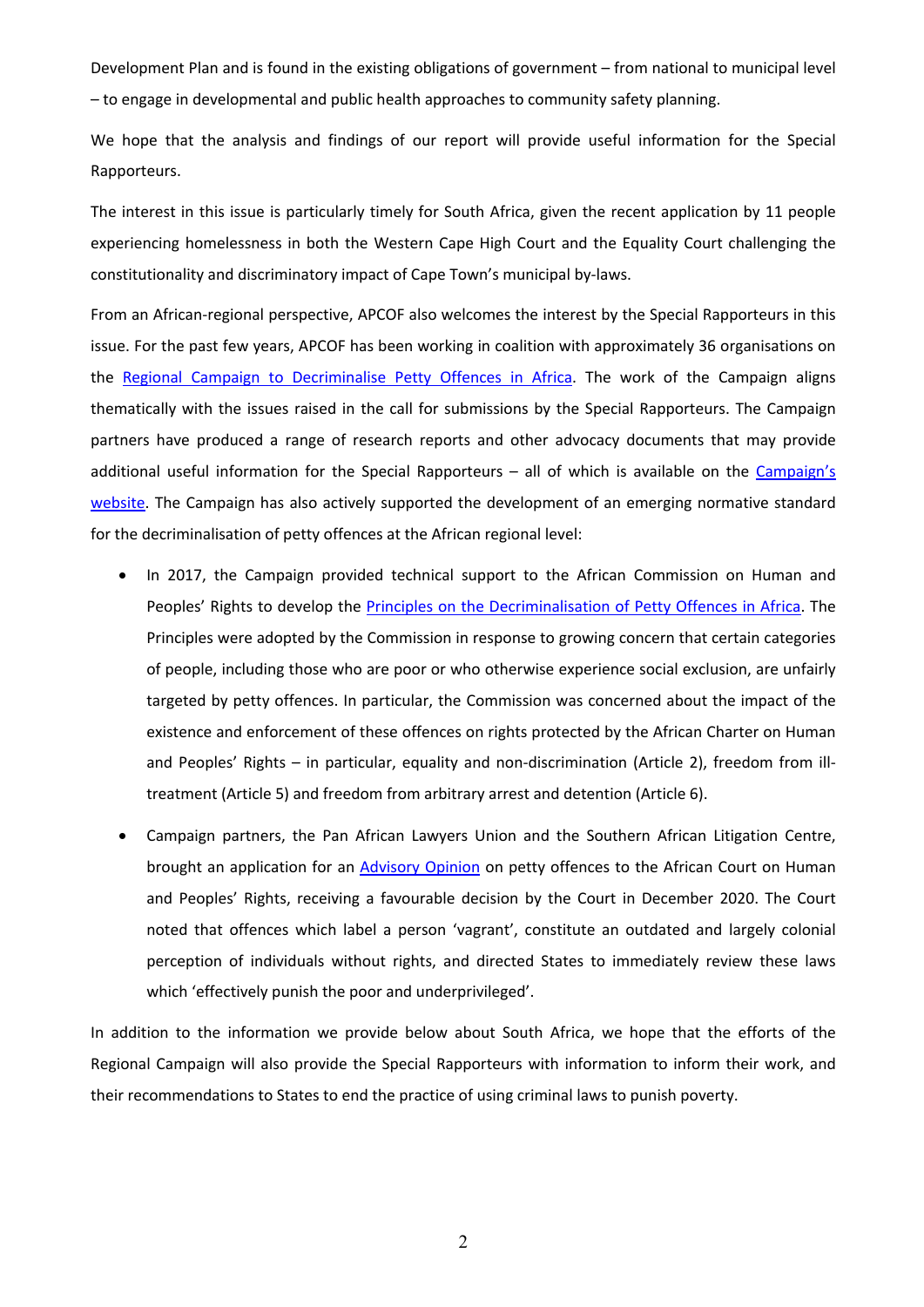**2. Issue 1: Information on laws or regulations that prohibit begging, eating, sleeping, or performing personal hygienic activities in all or certain public places, including their texts and whether they are still in force and enforced AND Issue 2: Information on laws or regulations that allow for petty offences the detention or imprisonment of individuals who are unable to pay the respective fine**

#### **2.1 Overview**

APCOF's study reviewed existing offences under the South African legal framework that have the effect of criminalising poverty and homelessness at the national, provincial and municipal levels. It confirmed the existence of petty offences in current municipal laws, including those which criminalise homelessness, poverty and other forms of marginalisation through the creation of offences related to public places and prohibited behaviour, and offences relating to informal trading. A taxonomy and brief analysis of petty offences in metropolitan municipality by-laws is set out below. For more information, please see from page 41 of our report, *'Poverty is Not a Crime: Decriminalising Petty By-Laws in South Africa' (June 2021)*.

The laws set out below are all in force, and as our research report explains, are all regularly enforced by the relevant law enforcement agencies. The prohibition of the behaviour and activities extracted from the below-mentioned By-laws is problematic because it criminalises everyday behaviour in the case of poor, homeless and indigent persons. Such prohibition is therefore too broad in scope. The extensiveness, vagueness and the fact that certain key descriptive terms remain undefined, leave these laws open to abuse and discriminatory application by the entities with the power to impose them.

# **2.2** Petty offences established by the by-laws of metropolitan municipalities<sup>1</sup> relating to public places **and prohibited behaviour**

#### **2.2.1 City of Cape Town**

The following activities are prohibited in public places<sup>2</sup> by the City of Cape Town: By-law Relating to Streets, Public Places and the Prevention of Noise Nuisances (Western Cape Provincial Gazette, No. 6469, 28 September 2007. 3

 $1$  The eight metropolitan municipalities are referred to as "metros" because they constitute the largest metropolitan areas in South Africa. Approximately 22 196 701 persons reside within these metros combined. Indeed, we accept that an account of the petty offences contained in the metropolitan municipality by laws cannot purport to be exhaustive of all municipal by-laws in the country. Given the expectation that there is much repetition amongst municipalities and the additional amount of time needed to consider every municipality in the country, an account of the metro's, we expect, will nevertheless provide a representative account of the content of municipal by-laws generally.

<sup>&</sup>lt;sup>2</sup> 2 Section 1 "Definitions": "Public place" is defined as: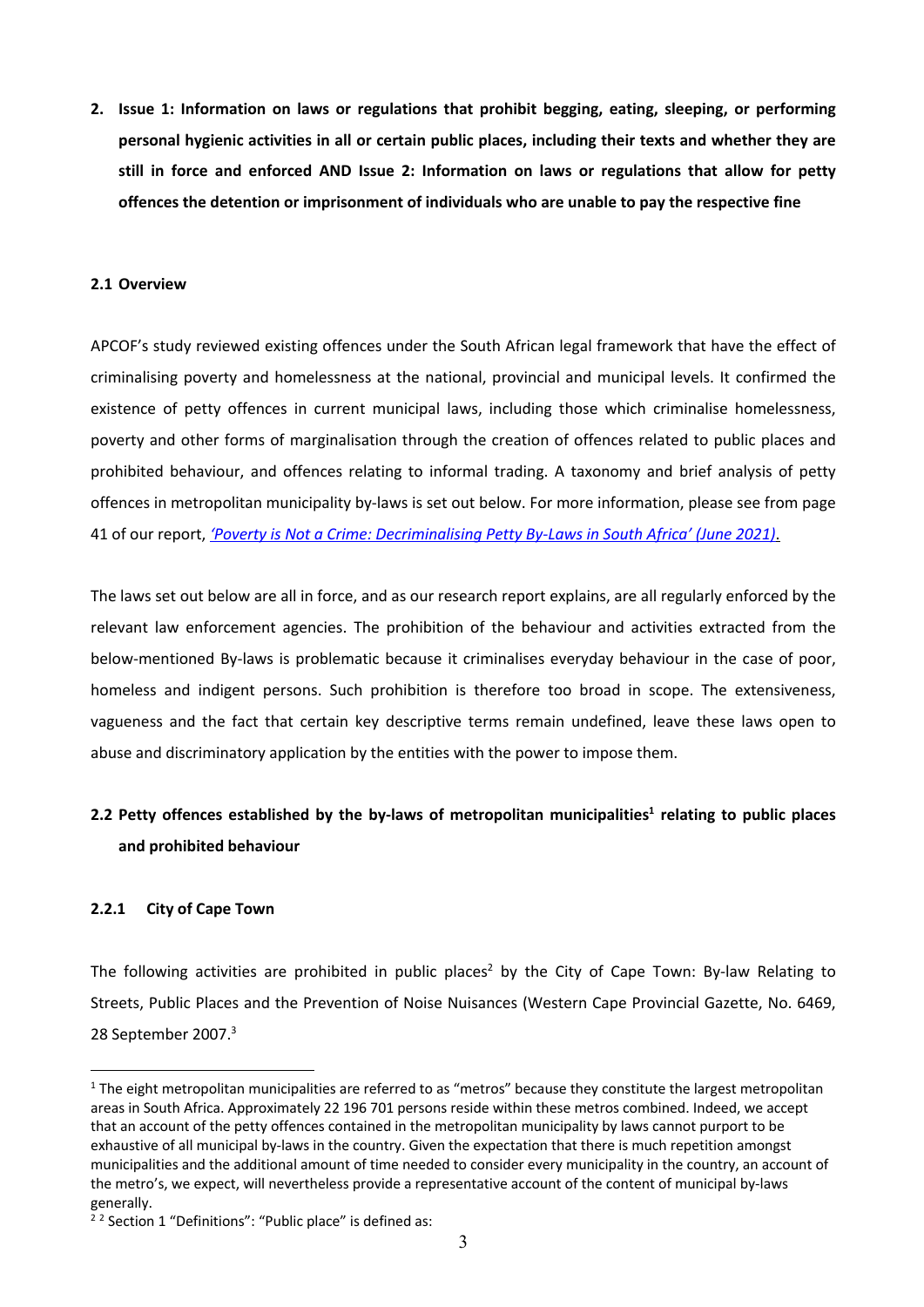- Intentionally blocking or interfering with the safe or free passage of a pedestrian or motor vehicle.
- Intentionally touching or causing physical contact with another person, or his or her property, without that person's consent.<sup>4</sup>
- Approaching or following a person individually or as part of a group of two or more persons, in a manner or with conduct, words or gestures intended to or likely to influence or to cause a person to fear imminent bodily harm or damage to or loss of property or otherwise to be intimidated into giving money or other things of value.
- Continuing to beg from a person or closely following a person after the person has given a negative response to such begging (otherwise referred to as 'aggressive begging').
- $\bullet$  Urinating or defecating (unless in a toilet).<sup>5</sup>
- Bathing or washing (unless in a shower or as part of a cultural ceremony).
- Spitting.
- Engaging in gambling.
- Starting or keeping a fire (unless in designated area).
- Sleeping or camping overnight or erecting a shelter (unless in a designated area or as part of a cultural ceremony).
- Causing a disturbance by shouting, screaming or making any other loud or persistent noise or sound, including amplified noise or sound.
- Permitting noise from a private residence or business to be audible in a public place (except for the purposes of loudspeaker announcements for public meetings or due to the actions of street entertainers).
- Collecting money or attempting to collect money.
- Organising or assisting in the organisation of the collection of money (without permission from the Municipality).
	- a) "a public road;
	- b) any parking area, square, park, recreation ground, sports ground, sanitary lane, open space, beach, shopping centre on municipal land, unused or vacant municipal land or cemetery which has— (i) in connection with any subdivision or layout of land into erven, lots or plots, been provided, reserved or set apart for use by the public or the owners or occupiers of such erven, lots or plots, whether or not it is shown on a general plan, plan of subdivision or diagram; (ii) at any time been dedicated to the public; (iii) been used without interruption by the public for a period of at least thirty years expiring after 31 December 1959; or (iv) at any time been declared or rendered as such by the City or other competent authority; or
	- c) a public transportation motor vehicle.
	-

- <sup>4</sup> It is important to note here that South African criminal law deals with the offences of theft, assault and harassment.
- Accordingly, the purpose behind the incorporation of provisions such as these into the by-laws is unclear.
- <sup>5</sup> It is common knowledge that public toilet facilities are often locked at night.

d) but will not include public land that has been leased or otherwise alienated by the City."<br><sup>3</sup> Ss 2(1)(a)(i)(ii), (b), (c); Ss 2(3)(c),(d)(i)(ii), (e), (l), (m); Ss 3(a)(b); S 4; Ss 7(a); Ss 13(a); Ss 14 and S 23(1) an also Manguang Metropolitan Municipality, Public Nuisance By-law, Local Government Notice No. 35, 24 June 2016 at Ss 6.1.6, 6.1.7 and S 9.1. Note: the penalty in the Manguang Metropolitan By-law is a R3000 fine or 2 months' imprisonment and is therefore less stringent than the penalties contained in other similar By-laws. See also Manguang Metropolitan Municipality.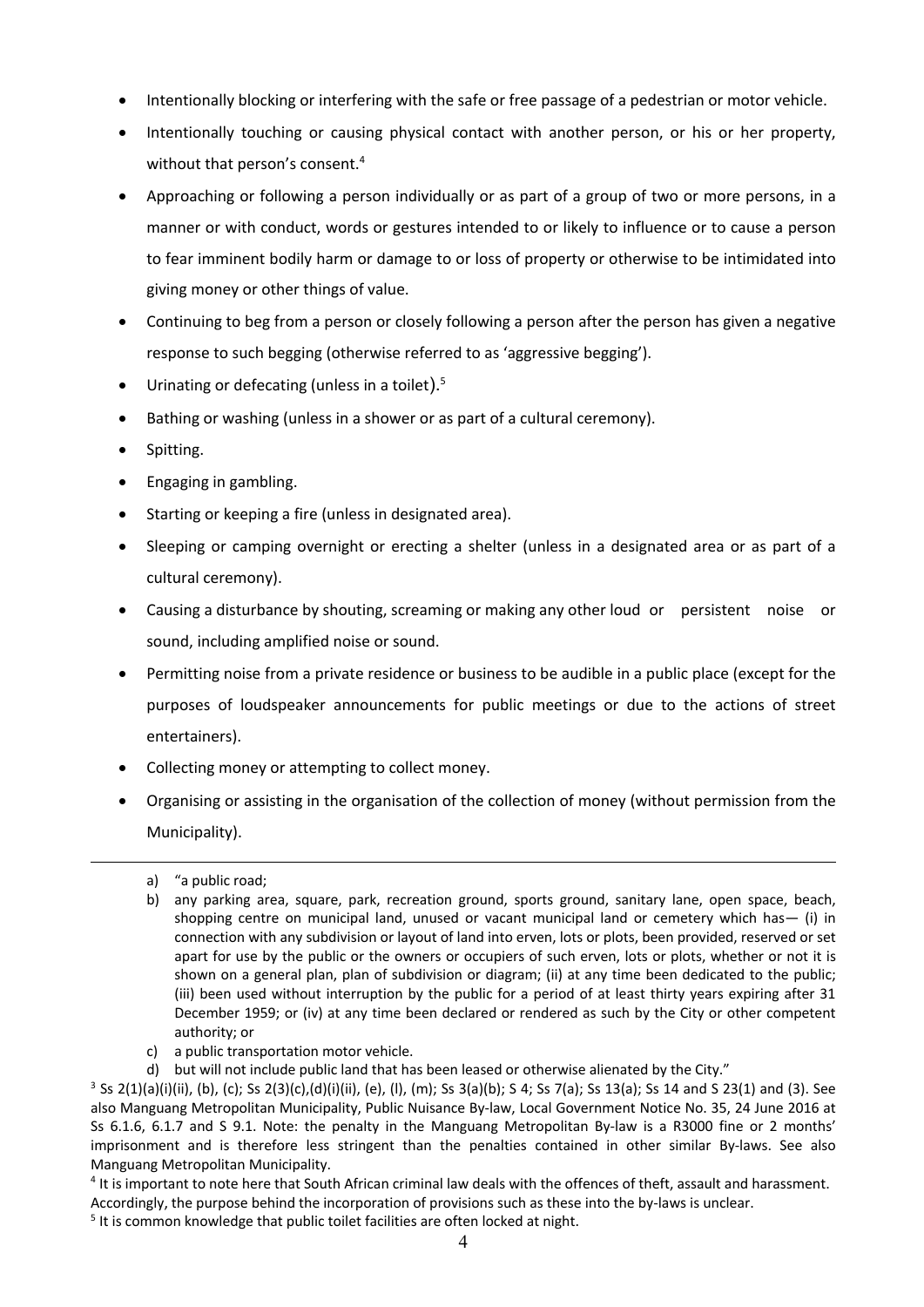- Depositing, packing, unpacking or leaving goods or articles lying around in excess of a reasonable time during the course of the loading, off-loading or removal of such goods or articles.
- Washing, cleaning or drying any object (including clothing) outside of designated areas.
- Drying or spreading washing or bedding, including on a fence beyond the boundary of a public road (except where conditions in an informal settlement are such that it is not possible to do otherwise).

Those that contravene the contents of these By-laws are guilty of an offence. The penalties in respect of these offences range from a fine to imprisonment or the imposition of a term of imprisonment not exceeding 6 months (or the maximum penalty as provided for in analogous national legislation). A court may also impose alternative sentencing instead of these penalties.

The following activities are prohibited in public parks (when executed without the permission of City Parks) by City of Cape Town: Public Parks By-law. Province of the Western Cape Provincial Gazette, No. 6788, 10 September 2010:<sup>6</sup>

- Trading or operating a business.
- Displaying, selling or renting wares or articles.
- Lying, sitting or using benches in such a manner that prevents others from using them.
- Using foul, lewd or indecent language.
- Dumping and littering.

Any person that contravenes these directives, or disobeys an instruction from a peace officer to cease engaging in such activities, is guilty of an offence. The penalties in respect of these offences range from a fine to imprisonment or the imposition of a term of imprisonment not exceeding 6 months. In addition to a fine or period of imprisonment, a court has the power to order any person convicted of an offence in terms of this By-law to make good the harm caused, or to pay damages for the harm caused to another person or their property, and such an order will have the effect of a civil judgment.

### **2.2.2 City of Ekurhuleni**

The following behaviour is prohibited by Ekurhuleni Metropolitan Municipality Police Services By-laws, Council Resolution PS 33/2002, 25 June 2002 (as amended by Council Resolution:  $A - CP$  (01-2016), 30 March 2017.):<sup>7</sup>

 $6$  S 6; Ss 9(d), (e); Ss 11(j); Ss 15(b) and Ss 18(1) and (2).

Note: Similar provisions in By-laws for Buffalo City, City of Ekurhuleni and City of Tshwane.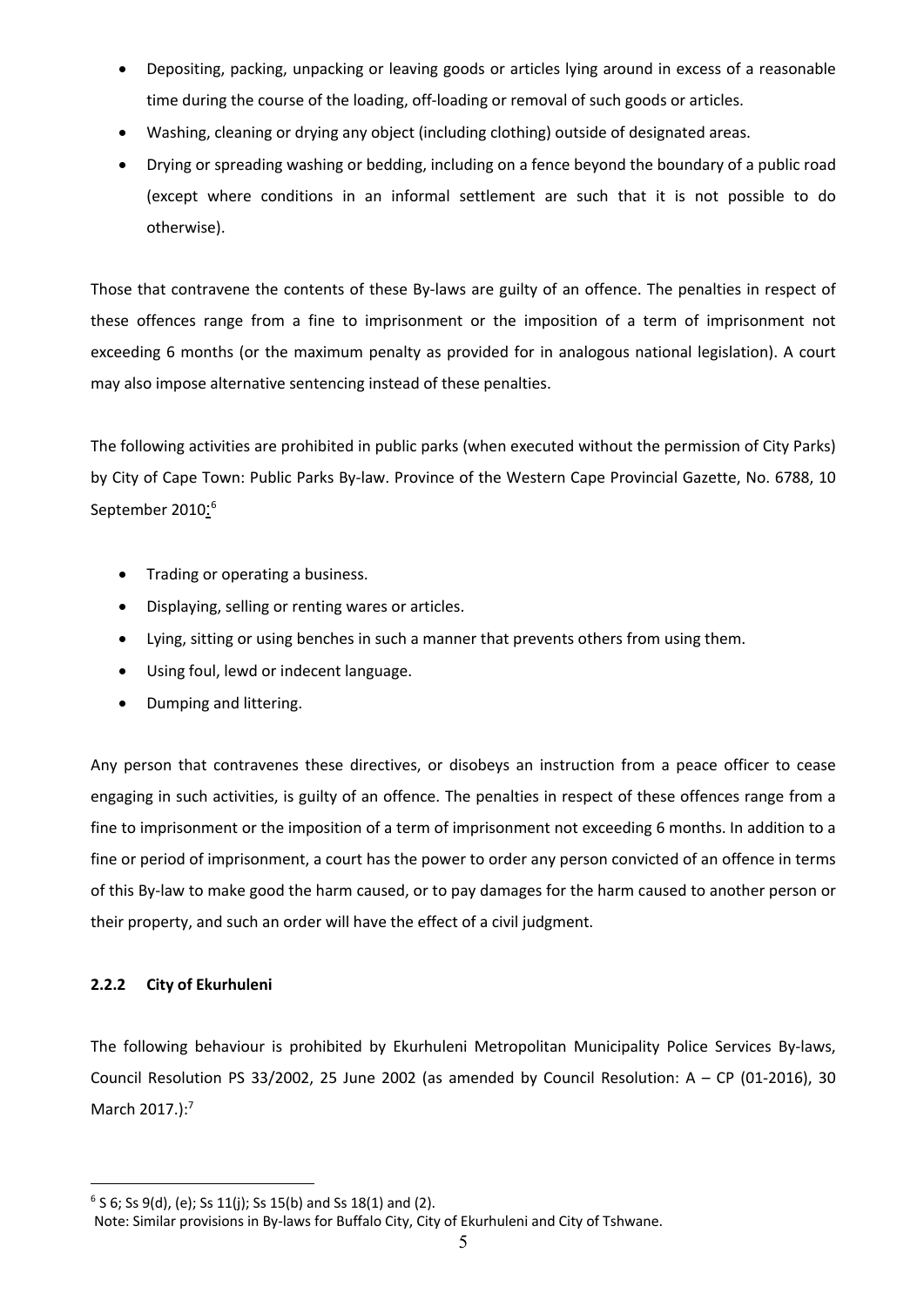- Defacing, marking or painting any Council property, road signs, street or portion thereof, without the written consent of the Council and except if executing his/her duty to do so.
- No person exercising control or supervision is allowed to leave a trolley on the street or any public space (except where provided for).
- Littering.
- Drying / airing any article of clothing or fabric by hanging it on the wall of a veranda or from a window.
- Shaking out a carpet / rug / mat on the street before 8 am.
- Committing an indecent act or behaving in an indecent manner.8
- Spilling a substance.
- Spitting.
- Acting as a parking attendant without Council's written permission.

A person who contravenes these By-laws shall be liable on conviction for payment of a fine of R 2000 or if payment is not made, to imprisonment for no more than 6 months, or both. In the case of continuous contravention, liability for payment of any expense incurred by the Council shall be imposed.

### **2.2.3 City of Johannesburg**<sup>9</sup>

The following activities are prohibited in public spaces by Gauteng Province (2004). City of Johannesburg: Public Open Spaces By-laws. Province of Gauteng Provincial Gazette, No. 179, 21 May 2004:

- Conduct that would cause a "nuisance". $^{10}$
- $\bullet$  Behaving in an indecent or offensive manner.<sup>11</sup>
- Washing and bathing oneself, clothing or animals.
- Camping.

A person who contravenes these By-laws may be guilty of an offence and liable to a fine or a sentence of imprisonment for up to 6 months. Where the offence continues, a convicted person is liable to a further

 $7$  S 20, Ss 25(1), S 33, Ss 34(1), S 35, Ss 43(2), Ss 44(1) – (2), Ss 103(1) and S 113. Note: Eastern Cape Province (2009). Nelson Mandela Metropolitan Municipality: By-laws for Roads, Traffic and Safety, Provincial Notice No. 2230, 13 November 2009, contains similar prohibited actions. See specifically Ss 27(2) and Ss 39(1)(j), (p), (q), (v) and (dd). 8 "Indecent" is not defined.

<sup>&</sup>lt;sup>9</sup> The City of Johannesburg's By-laws are, overall, less restrictive than the City of Cape Town and eThekwini Metropolitan.

 $10$  S 1 – "Definitions": "Nuisance" means an unreasonable interference or likely interference with– (a) the health or well-being of any person; (b) the use and enjoyment by an owner or occupier of his or her property; or (c) the use and enjoyment by a member of the public of a public open space.'

<sup>&</sup>lt;sup>11</sup> "Indecent" and "offensive" are not defined.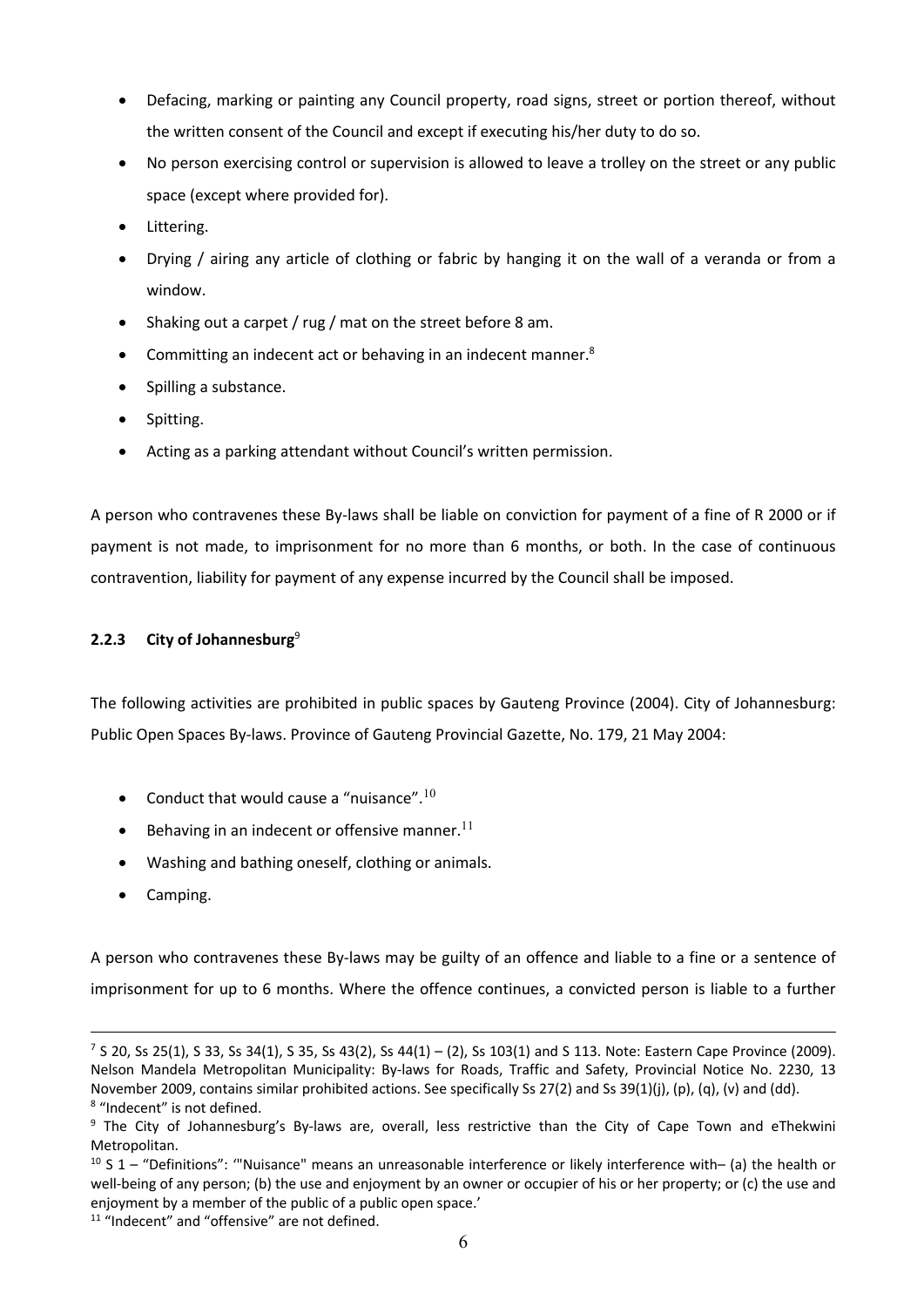fine of no more than R50, or if payment is not made, then imprisonment of no more than 1 day for each day that the offence continues (after written notice has been served on the person concerned).

### **2.2.4 eThekwini Municipality**

It is an offence to disobey an order from the Municipality to cease from the following activities when in a public or municipal location in terms of KwaZulu-Natal Province (2015). eThekwini Municipality: Nuisances and Behaviour in Public Spaces By-Law, KwaZulu-Natal provincial Gazette, No. 1490, 11 September 2015<sup>12</sup> (which repealed the Durban Transitional Municipality Control of Public Behaviour By-law (2000) on 11 September 2015):

- Behaving in a manner which is disorderly, indecent or unseemly.
- Begging $13$
- Camping or sleeping in a vicinity not designated for such purposes.
- Lying and sleeping on any beach or seat provided for the use of the public.
- Causing a nuisance.
- Being intoxicated in a public place when, in the opinion of the Municipality, that person is intoxicated.
- Loitering in a public place when, in the opinion of the Municipality, a person is loitering for the purpose of committing an offence<sup>14</sup>

A person found to be guilty of any of these By-laws is liable for a fine or imprisonment for a period not exceeding 6 months.

The following conduct is prohibited on beaches in terms of KwaZulu-Natal Province (2015). eThekwini Municipality: Beaches By-law. KwaZulu-Natal Provincial Gazette, No. 1523, 12 October 2015:<sup>15</sup>

- Using obscene, indecent or foul language or otherwise behaving in an offensive, improper or disorderly manner.
- Wilfully or negligently doing anything which may cause danger, discomfort or inconvenience to any person or in any way cause a nuisance in any part of the beach.

<sup>&</sup>lt;sup>12</sup> Note: similar provisions in the By-laws for City of Tshwane and Mangaung Municipality. See specifically Manguang Metropolitan Municipality, Public Amenities By-law, Local Government Notice No. 35, 24 June 2016 at Ss 6.1(g), (h); Ss 12(1)(g), (h), (m); S 14 and S 17. See also Manguang Metropolitan Municipality, Municipal Parks By-law, Local Government Notice No. 35, 24 June 2016.<br><sup>13</sup> See footnote 18 above.<br><sup>14</sup> The incorporation of criminal intent into this provision is concerning. Without guidelines or factors with which to

guide discretion a provision like this one is particularly susceptible to abuse.  $^{15}$  Ss 10(1)(h),(i),(o),(aa); S 2 and S 17.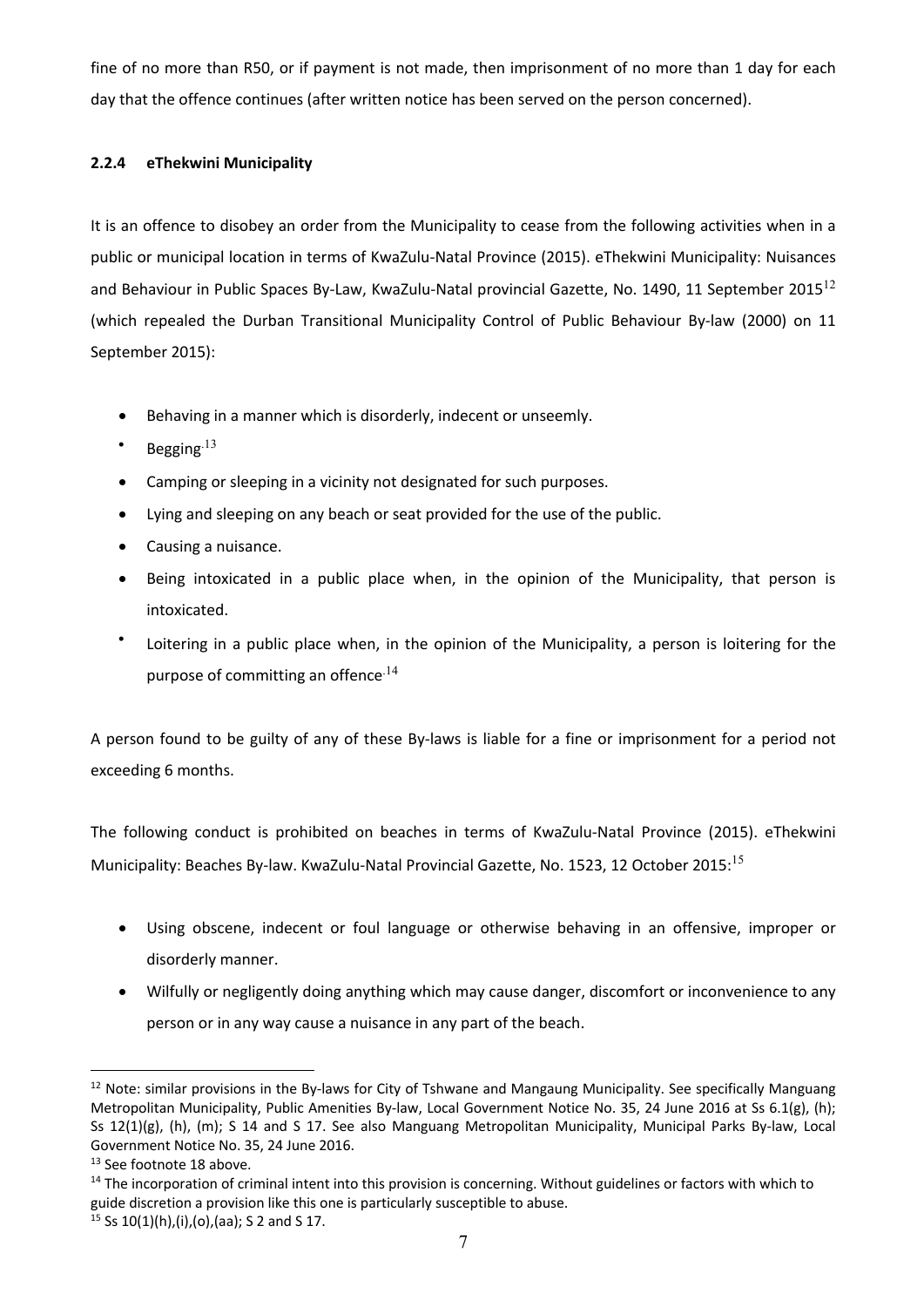- Playing any game or indulging in any pastime which is likely to cause nuisance, annoyance, injury or discomfort to any person.
- Sleeping, camping, entering a structure or entering the beach for the purpose of sleeping.
- Begging.
- Urinating or defecating (unless in a toilet).
- Bathing whilst suffering from a contagious or infectious skin condition.

A person who contravenes these By-laws may be guilty of an offence and liable to a fine of up to R40 000 or a sentence of imprisonment for up to 2 years, or both. Should the offence continue, an additional fine of no more than R100 or imprisonment for no longer than 10 days, for each additional day that the offence continues, or both, will be imposed.

The following behaviour is prohibited in public places in terms of KwaZulu-Natal Province (2015). eThekwini Municipality: Nuisances and Behaviour in Public Places By-law. KwaZulu-Natal Provincial Gazette, No. 1490, 11 September 2015:<sup>16</sup>

- Causing a nuisance.
- Behaving in an indecent, offensive or objectionable manner.
- Urinating or defecating (unless in a toilet).
- Bathing or washing (unless in a bath or shower or as part of a cultural ceremony).
- Washing clothes, animals or other articles.
- Spitting.
- Using or being under the influence of drugs.
- Starting or keeping a fire (unless for the purpose of making a braai in a designated area).
- Depositing, packing, unpacking or leaving any goods or articles in a public place for a longer than reasonable period during the course of the loading or removal of such goods.
- Lying or sleeping on a bench or seat, street or sidewalk or using it in such a manner that it prevents others from using it.
- Begging.
- Loitering with the intention of committing an offence.<sup>17</sup>
- Causing a nuisance.
- Dying, spreading or hanging washing bedding, carpet, rags or other items, including on or over a fence or wall which borders the verge of a public road or on premises in such a manner that it is

<sup>&</sup>lt;sup>16</sup> Ss (1)(d), (d); Ss (2)(c); (d)(i)(ii), (m), (n), (q),  $\degree$ , (u), (v); Ss 7(a) – (d); S 9 and S 22.

Note: Similar provisions in By-laws for City of Tshwane and Mangaung Metropolitan.

<sup>17</sup> See comment in footnote 22.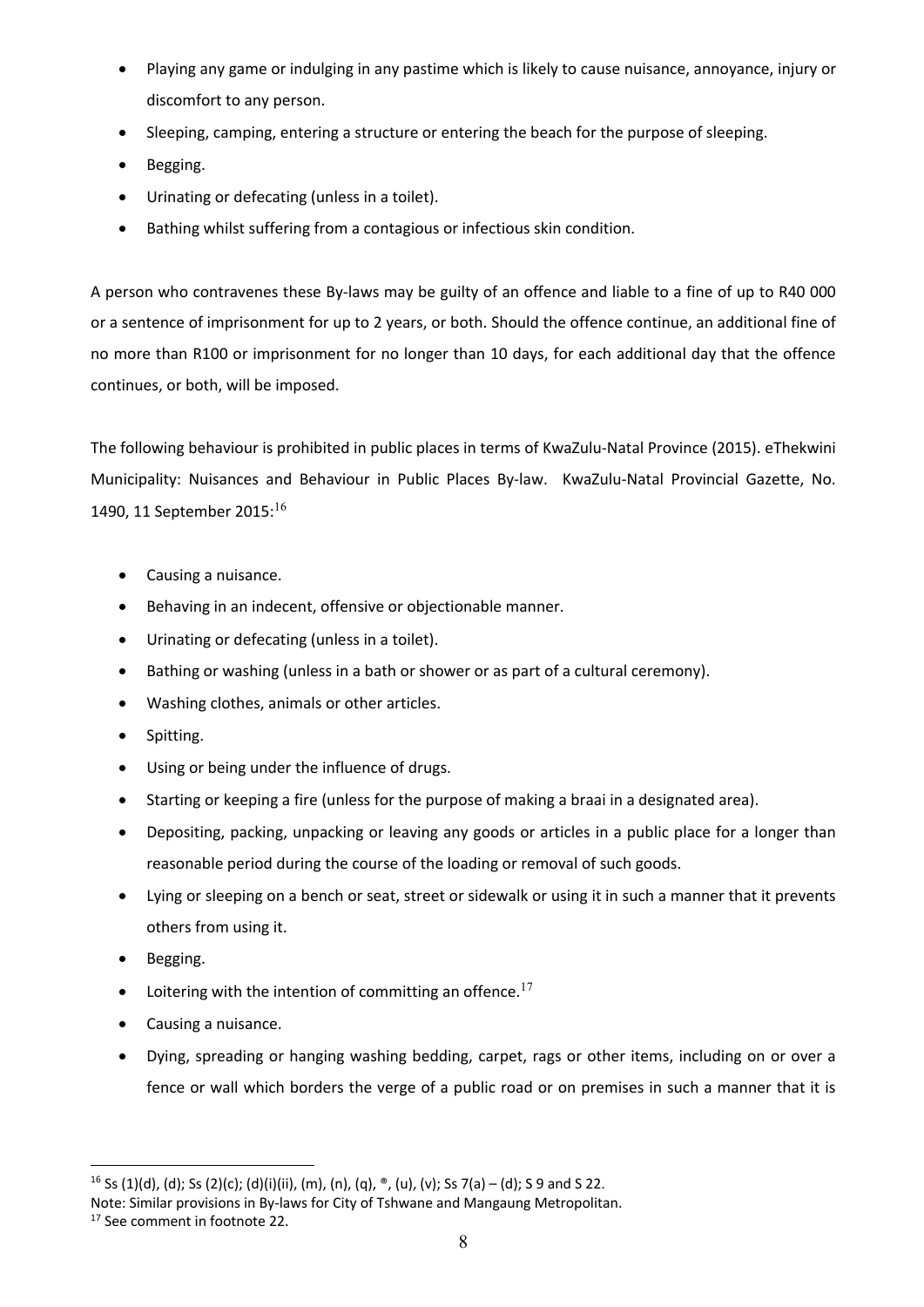visible from a public road, or from a balcony or veranda in such a manner that it is visible from a public road.

• Littering.

A person who contravenes these By-laws may be guilty of an offence and liable to a fine of up to R40 000 or a sentence of imprisonment for up to 2 years. In the case of a continuing offence, an additional fine of an amount not exceeding R200 or imprisonment for a period not exceeding 10 days, for each day on which such offence continues or both such fine and imprisonment, will be imposed.

The following activities are prohibited in public parks<sup>18</sup> in terms of KwaZulu-Natal Province (2015). eThekwini Municipality: Municipal Parks and Recreational Grounds By-law. KwaZulu-Natal Provincial Gazette, No. 1524, 12 October 2015: $19$ 

- Conducting him/herself in a manner which is inappropriate, improper or indecent.
- Causing a nuisance, annoyance or disturbance to any other person visiting the park.
- Lying on a bench or using it in such a manner that it prevents others from using it.
- Using any park facility or water resources, including a fish pond, fountain, stream, dam or pond to swim, bathe, walk, or place or wash clothes or other things.
- Selling or displaying for sale or hire any commodity or article or distributing any pamphlet, book, handbill, or other printed or written matter without prior written consent of the Municipality.
- Sleeping over or camping in the park.

A person who contravenes these By-laws may be guilty of an offence and liable to a fine of up to R40 000 or a sentence of imprisonment for up to 2 years, or both. Should the offence continue, a further fine not exceeding R200 or imprisonment of 10 days for each continuing day, will be imposed.

## **2.2.5 Nelson Mandela Bay Metropolitan Municipality**

The following behaviour is prohibited in public amenities in terms of Eastern Cape Province (2010). Nelson Mandela Bay Municipality: Public Amenities By-law, Eastern Cape Provincial Gazette, No. 2322, 24 March  $2010.<sup>20</sup>$ 

<sup>18</sup> In S 1 ("Definitions") the By-Law describes 'park' broadly: '"**park**" means any park, recreational ground, open space, square, reserve, bird sanctuary, botanic or other garden which is under the control or ownership of the Municipality, and includes all buildings, facilities, equipment, trees and natural vegetation within such park.'

<sup>&</sup>lt;sup>19</sup> Ss 21(2)(a), (b), (i), (i), (n), (q) and S 22. Note: Similar provisions in By-laws for City of Tshwane and Mangaung Metropolitan.

<sup>&</sup>lt;sup>20</sup> Ss 12(1)(a),(b),(ii), (xiii), (xvi), (xvii), (xviii), (xxii), (xxiii) and S 28. Note: Certain By-laws contained herein are duplicates of those mentioned in other municipal by-laws above and were therefore excluded.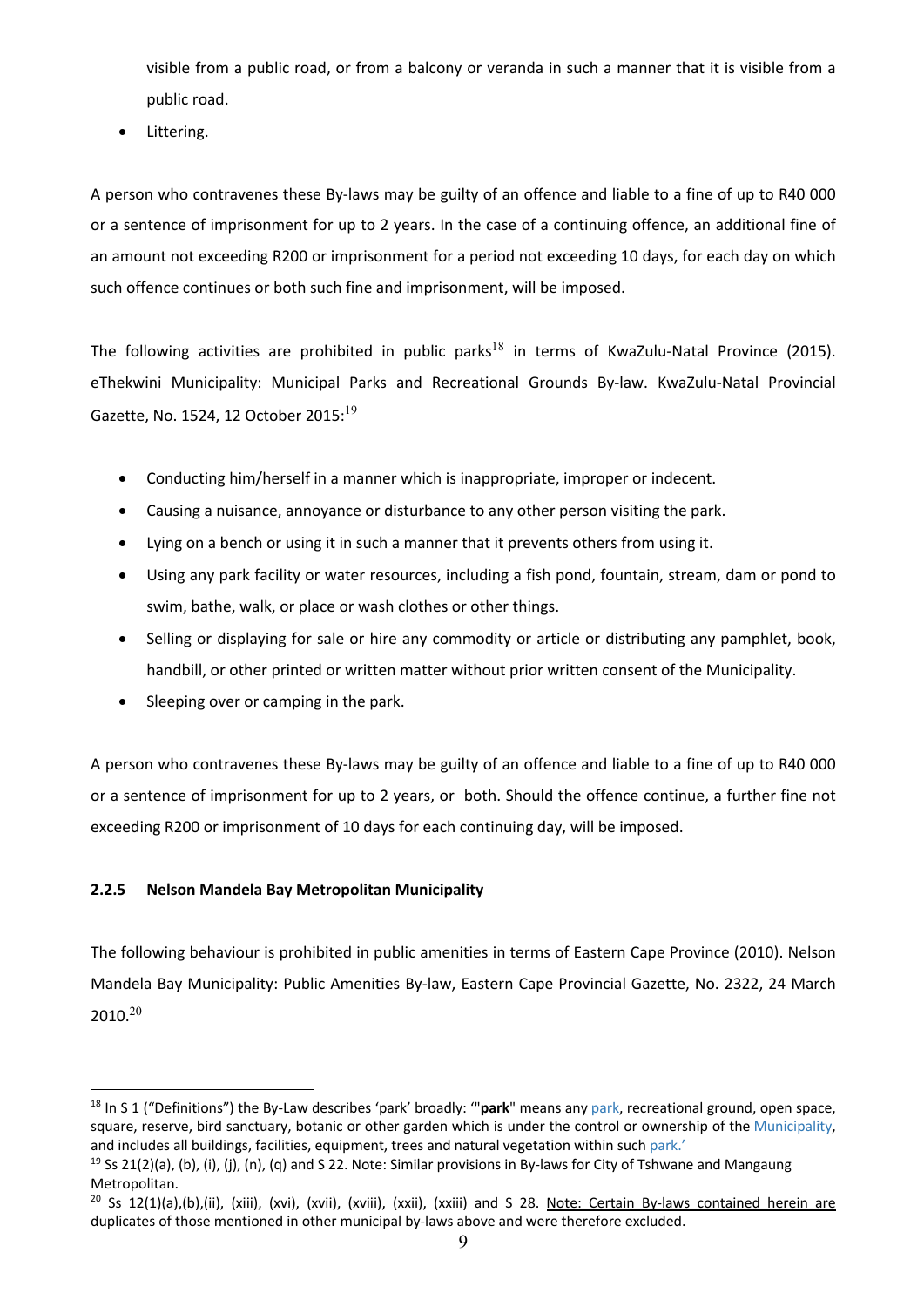- Being drunk or under the influence of drugs.
- Throwing or rolling a rock, stone or other object.
- Washing crockery or laundry or hanging out clothes, except at designated places.
- Acting indecently, improperly or in an unbecoming fashion $^{21}$
- Defecating, undressing or urinating, except in designated buildings / places.
- Lying on a bench or seating area and making it impossible for others to use that area.
- Acting in any way that may be detrimental to the health of another.
- Entering or using a toilet which is indicated by a notice for the use of the opposite sex.

A person convicted of violating these By-laws is liable to a fine and if not paid, to a period of imprisonment, or only the latter, or both. Should the offence continue, such person is liable for payment of a fine for each continuing day, or if such fine is unpaid, to a period of imprisonment.

The following 'public nuisances' are prohibited in terms of Nelson Mandela Bay Metropolitan Municipality (Eastern Cape Province): By-law relating to prevention of public nuisances and public nuisances arising from the keeping of animals, Provincial Gazette No. 2322, 24 March 2010.<sup>22</sup>

- Allowing any property to become overgrown so that it may be used for the purposes of shelter by "vagrants, wild animals or vermin or may threaten the safety of any member of the community."
- Erecting, on any premises, a structure that causes a nuisance to people.
- Creating a nuisance.
- Washing him/herself or an animal or any clothing in a public stream, pool, water trough, hydrant or fountain, or anywhere that has not been designated by the Municipality for such purposes.
- Loitering.
- Being drunk in public.

### **2.2.6 City of Tshwane**

When making use of public amenities, the following behaviour is prohibited in terms of City of Tshwane Metropolitan Municipality, By-laws Pertaining to Public Amenities: $^{23}$ 

• Refusing to provide his/her full name and address to an authorised municipal officer when requested to do so.

<sup>&</sup>lt;sup>21</sup> "Indecent", "improper" and "unbecoming" are not defined.<br><sup>22</sup> Ss 3(1)(k), (l), (m), (n), (p) and (u).<br><sup>23</sup> Available at: <u>http://www.tshwane.gov.za/sites/business/Bylaws/Pages/Promulgated-By-Laws.aspx</u>, accessed on 24 April 2019 at S 11 and Ss 25(1) – (2).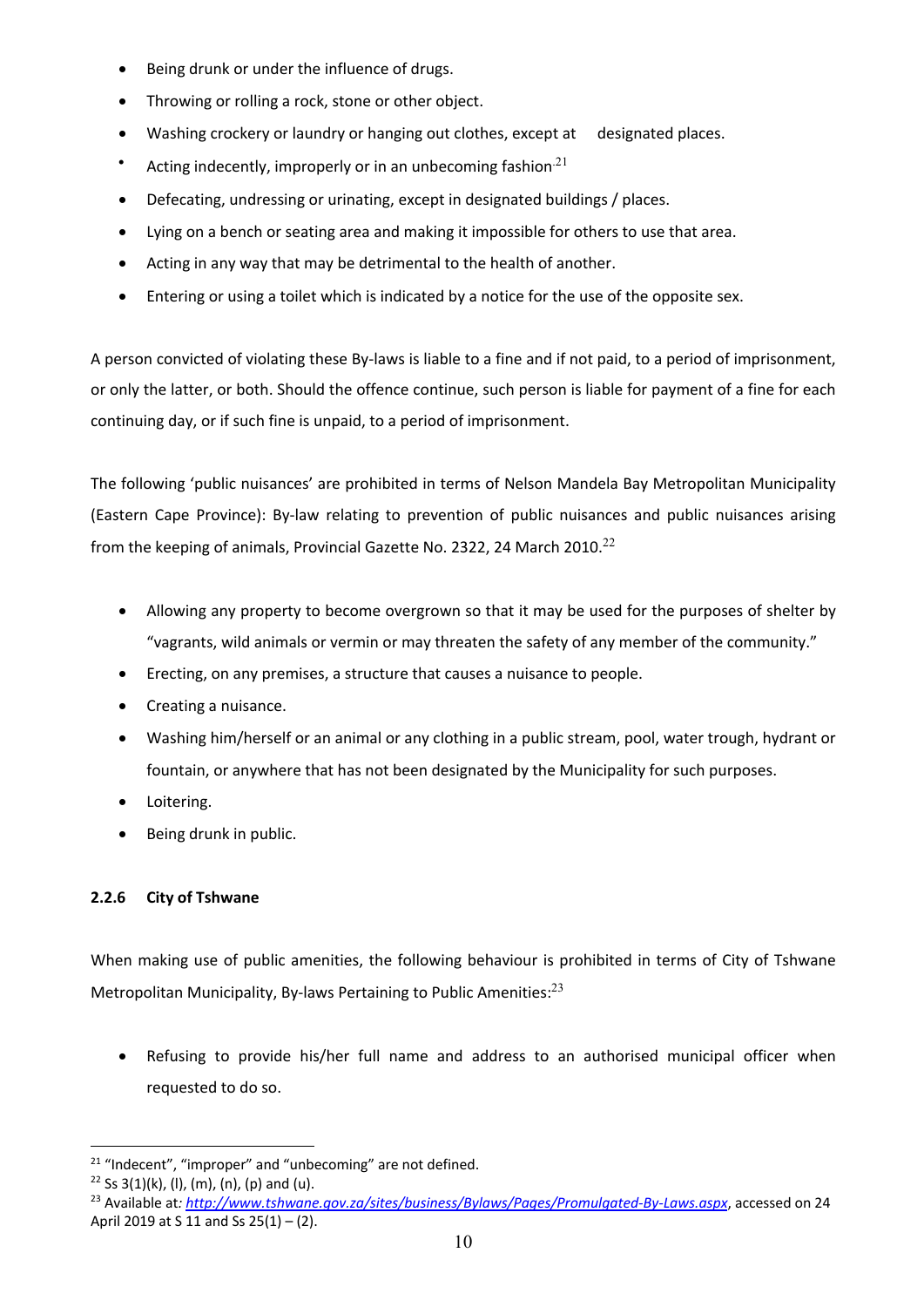Loitering, or lacking any "legal and determinable place of refuge" or makes a habit out of sleeping in a public street/place or begging or persuades others to beg, is allowed to "loiter or linger in a public amenity."

Any person convicted of contravening this By-law shall be liable to pay a fine not exceeding R2 000, or if no payment is made, to imprisonment for no longer than 12 months. Should the offence continue, such person will be liable to pay a portion of the fine for each continuous day and if no payment is made, to a proportionate period of imprisonment.

### **2.2.7 Manguang Metropolitan Municipality**

The following conduct is prohibited in public streets by Manguang Metropolitan Municipality: Public Streets By-law, Local Government Notice, No. 35, 24 June 2016:<sup>24</sup>

- Drying or spreading washing on a fence or on a street boundary.
- Drying clothes, blankets or other articles.
- Spitting.
- Annoying or inconveniencing anyone by yelling, shouting or making any noise.

Any person convicted of contravening these by-laws is liable to a fine of no more than R3 000 or imprisonment of no longer than 3 months, or both. Should the offence continue, such person is liable to a further fine of no more than R1 500 or imprisonment not exceeding 1 month, or both, for each day that the offence continues. Such person may also be liable for the Municipality's costs and charges related to the offence.

#### **2.3 By-laws specifically relating to indigent persons**

Buffalo City Metropolitan Municipality is one of South Africa's municipalities that has started on the process of drafting by-laws or policies aimed at supporting indigent persons living within such areas.25 The objectives of this By-law is to attempt to decrease the gap between indigent and other citizens of the Buffalo City Municipality, by providing free electricity, water and other services, as well as access to housing, community services, employment initiatives and basic health care.<sup>26</sup> The long-term objective is for indigent persons to move from requiring free services to becoming rate paying members of the community. 27

 $24$  S 16; Ss 27(1)(c), (g) and (h) and S 41.

<sup>&</sup>lt;sup>25</sup> Buffalo City Metropolitan Municipality: Indigent Support By-law (draft) February 2014.

 $26$  Supra (Buffalo City) at S 6.<br> $27$  Supra.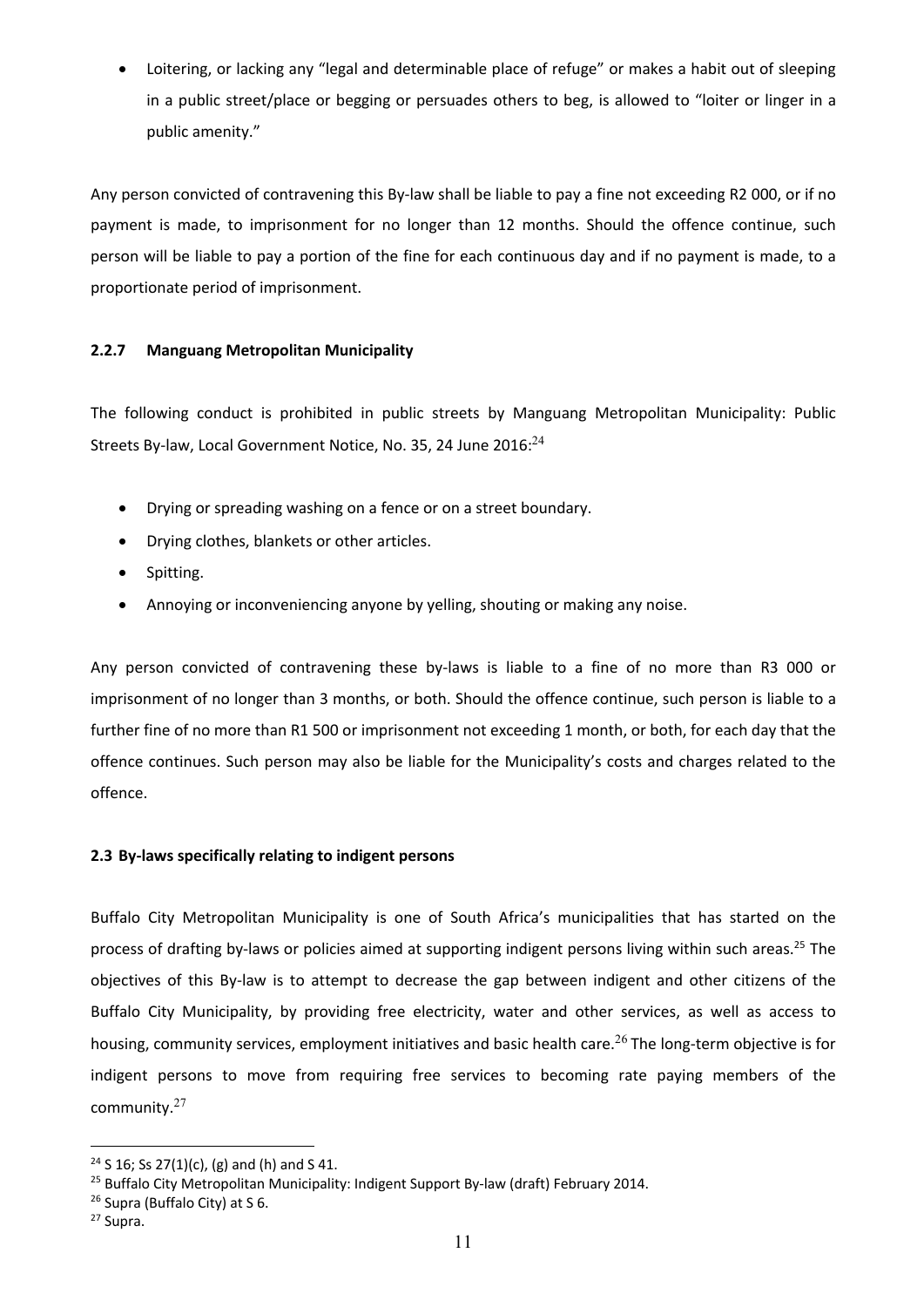In order to quality for these free services, a person will need to live on a property, the value of which is "less than or equal to the value of a new RDP house..."<sup>28</sup> The secondary qualification is that the combined gross income of one household must not equate to more than the poverty threshold value.<sup>29</sup>

This By-law therefore fails to fully grapple with the complexities of indigent persons in South Africa and provide support to homeless persons who may not be able to qualify for municipal support.

#### **2.4 Analysis**

In our report, our analysis of these laws identified a number of challenges with their existence and enforcement. First, they have the effect of criminalising poverty, homelessness, and the performance of certain life-sustaining activities in public places. The policing and enforcement of these laws, therefore, disproportionately affect and penalise poor, marginalised and vulnerable persons, and promote discriminatory law enforcement practices. Second, it is evident from these laws is that they are developed and worded in broad, vague and ambiguous language. The absence of definitions of key terms, which is necessary to define and set out all the elements of an offence and provide legal clarity and certainty to the public, raises concerns about arbitrary enforcement of laws and the exercise of policing discretion. Finally, the penalties imposed for violation of these laws range from a fine to a sentence of imprisonment of up to 6 months, or both, which we argue in our research is a disproportionate and unjust.

# **3. Issue 3: Comments on whether any of these laws and regulations may violate international human rights law**

#### **3.1 Overview**

APCOF has examined the above-mentioned municipal by-laws against human rights standards embodied in relevant national, regional and international human rights laws. This includes the African Charter on Human and Peoples' Rights, the Principles on the Decriminalisation of Petty Offences in Africa (the Principles) , and jurisprudence of the African Court on Human and Peoples' Rights (the African Court). These regional human rights instruments draw their form and purpose from, and are reflective of the norms and values enshrined in, international human rights documents, including the International Covenant on Economic, Social and Cultural Rights; and the International Covenant on Civil and Political

<sup>&</sup>lt;sup>28</sup> Supra at Ss 10.1.1.<br><sup>29</sup> Supra at Ss 10.1.2.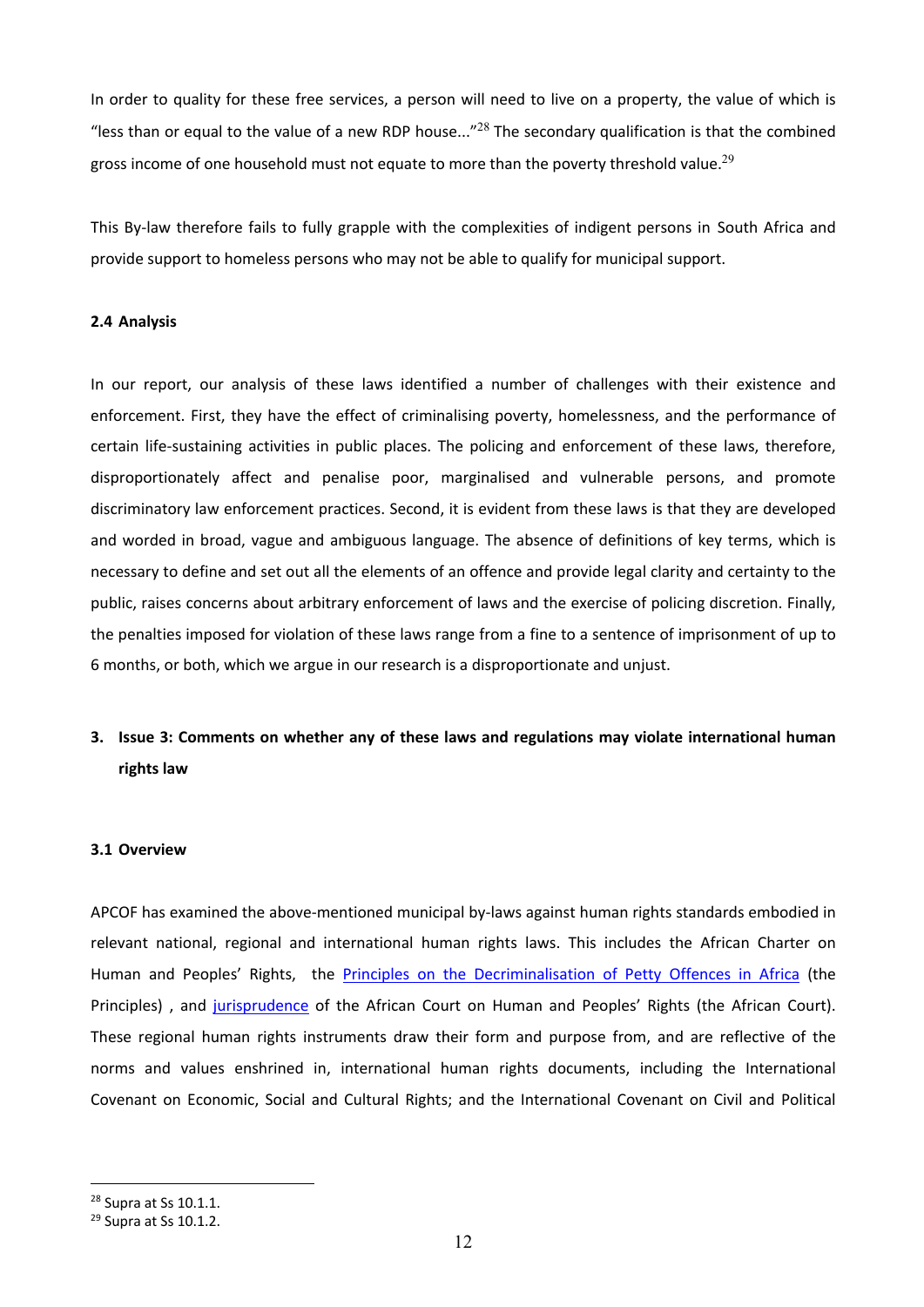# Rights. For more information, please see from page 5 of our report, *'Poverty is Not a Crime: Decriminalising Petty By-Laws in South Africa' (June 2021)*

We observe with concern that the existence and enforcement of these laws violate various human rights and freedoms, as protected in regional and international human rights framework. In particular, while acknowledging the indivisibility and interdependence of all human rights and that the enforcement of these laws potentially affects other rights, we are concerned about their impact on the core human rights values of dignity, equality and non-discrimination and freedom from arbitrary arrest and detention. In addition to our findings, two regional human rights organs have made pronouncements on the compatibility of these laws with continental human rights standards that form the normative foundation upon which the African human rights system is based. We draw on the observations of these human rights bodies, together with our own research findings, to provide the following brief analysis of the impact of these laws on the free exercise of fundamental human rights and freedoms.

#### **3.2 These laws are inconsistent with the right to equality and non-discrimination**

As is evident from their texts, although these laws appear to have been drafted in neutral and objective language, APCOF and other key regional stakeholders, including the ACHPR and the African Court, have observed that they either target or have disproportionate impact on the poor, homeless and other historically marginalised persons. As you are aware, legal standards and provisions may appear neutral in their development and formulation but might be, in some instances, applied in a discriminatory manner, or their enforcement concomitantly yields discriminatory outcome, which we note, under South African human rights laws, produces indirect discrimination.

In addition, the African Court, in an Advisory Opinion issued on 4 December, 2020 established that these laws are inconsistent with the right to equality and non-discrimination on the basis that they criminalise the status of an individual and enable discriminatory treatment, reinforcing the views expressed by the African Commission on Human and Peoples' Rights in the Principles on the Decriminalisation of Petty Offences in Africa.

#### **3.3 These laws are inconsistent with the right to dignity**

Under the African and international human rights systems, the right to be treated with dignity is a core human rights value, and one from which, in many national jurisdiction, no derogation is permitted. As the ACHPR has emphasised in the Principles, we note with concern that the enforcement of these laws is inconsistent with the right to dignity and freedom from ill-treatment on the basis that their enforcement contributes to overcrowding in places of detention or imprisonment.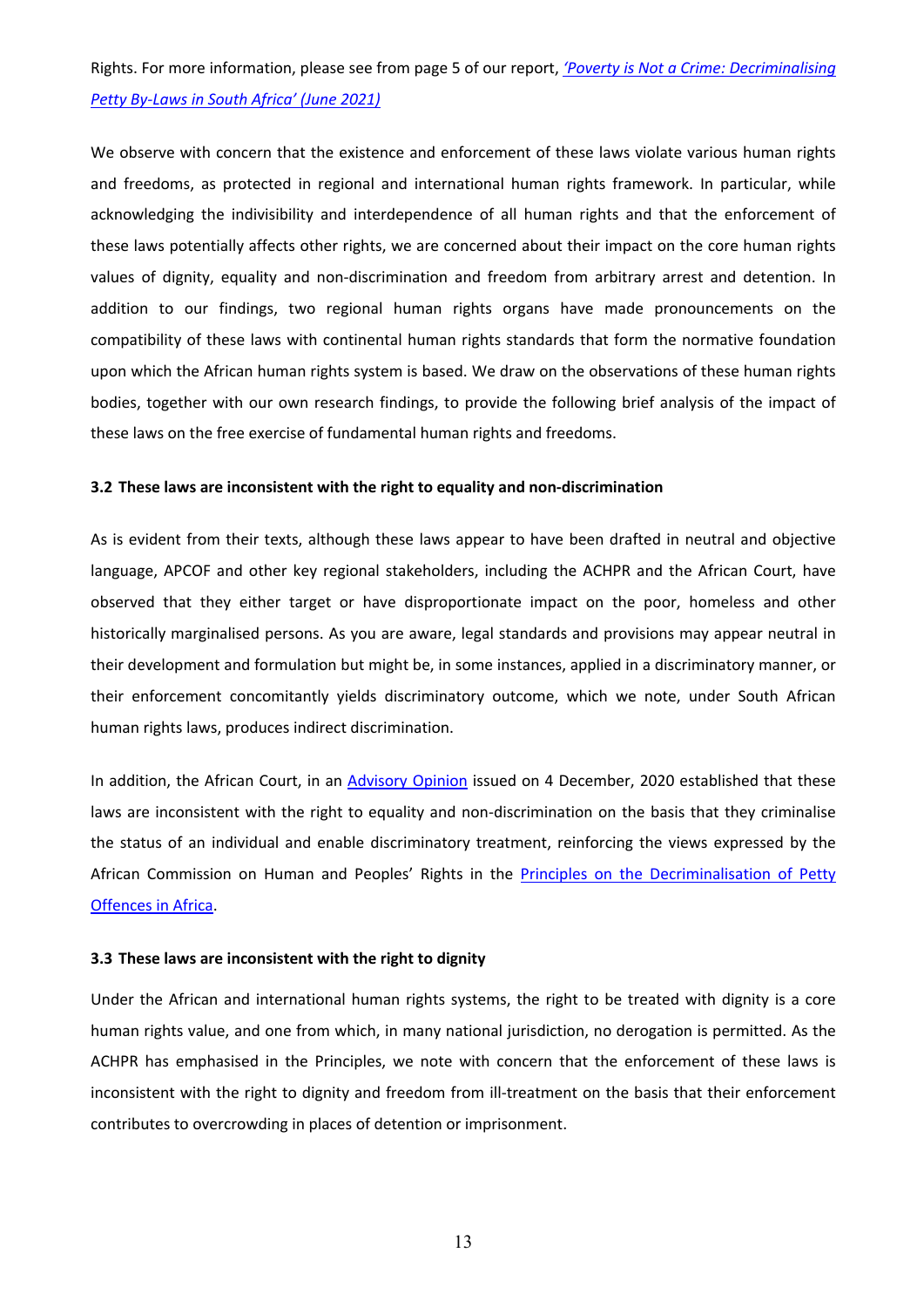The African Court further resolved that these laws strips the poor, homeless and other marginalised groups of their dignity by unlawfully interfering with their efforts to maintain or build a decent life, re-affirming declarations made by the ACHPR in the Principles.<sup>30</sup>

#### **3.4 These laws are inconsistent with freedom from arbitrary arrest and detention**

We note with concern that, as an enforcement mechanism, law enforcement officials arrest and detain of the poor and homeless, primarily to intimidate and discourage them from occupying urban spaces and performing life sustaining activities in the open. We observe that arrest for the purpose of enforcing these laws is a disproportionate and unnecessary approach, and is inconsistent with the internationally recognised principle of arrest as a measure of last resort.

In addition, the African Court, while also declaring the enforcement of these laws inconsonant with freedom from arbitrary arrest and detention, underscored that, since petty by-laws are inconsistent with several human rights values enshrined in the African Charter and other international human rights instruments, they cannot be the basis for lawful law enforcement activities. $31$ 

Another serious concern about these laws, which further underline the challenges inherent in these laws and strengthens our call for their review and repeal, is that they are often vague and overly broad, and do not clearly and sufficiently set out all the elements of the offences and the reasons and circumstances under which arrest and detention are to effected, giving wide discretion to law enforcement officials.

# **4. Issue 4: Information about attempts made or planned to decriminalise begging, eating, sleeping or performing personal hygienic activities in public places.**

#### **4.1 Overview**

The process of repealing existing laws is always a lengthy one. While substantive progress has been made, since the promulgation of the 1996 Constitution, to repeal colonial era laws and align all legal and regulatory instruments with international standards, limited effort has been made to develop meaningful legal and policy responses that effectively address urban poverty. This is despite sustained and coordinated advocacy efforts by APCOF and other stakeholders in the field of social justice, including intervention by the ACHPR, to encourage policymakers and legislative organs to develop and implement targeted measures that promotes a rights-centred, developmental and public health approach to the alleviation of poverty in urban spaces. In some cases, decisionmakers have actively sought to enact new legal rules that

<sup>&</sup>lt;sup>30</sup> African Court on Human and Peoples' Rights. Request for Advisory Opinion by Pan African lawyers Union, 001/2018 Pages 21-22

<sup>31</sup> Ibid. Page 28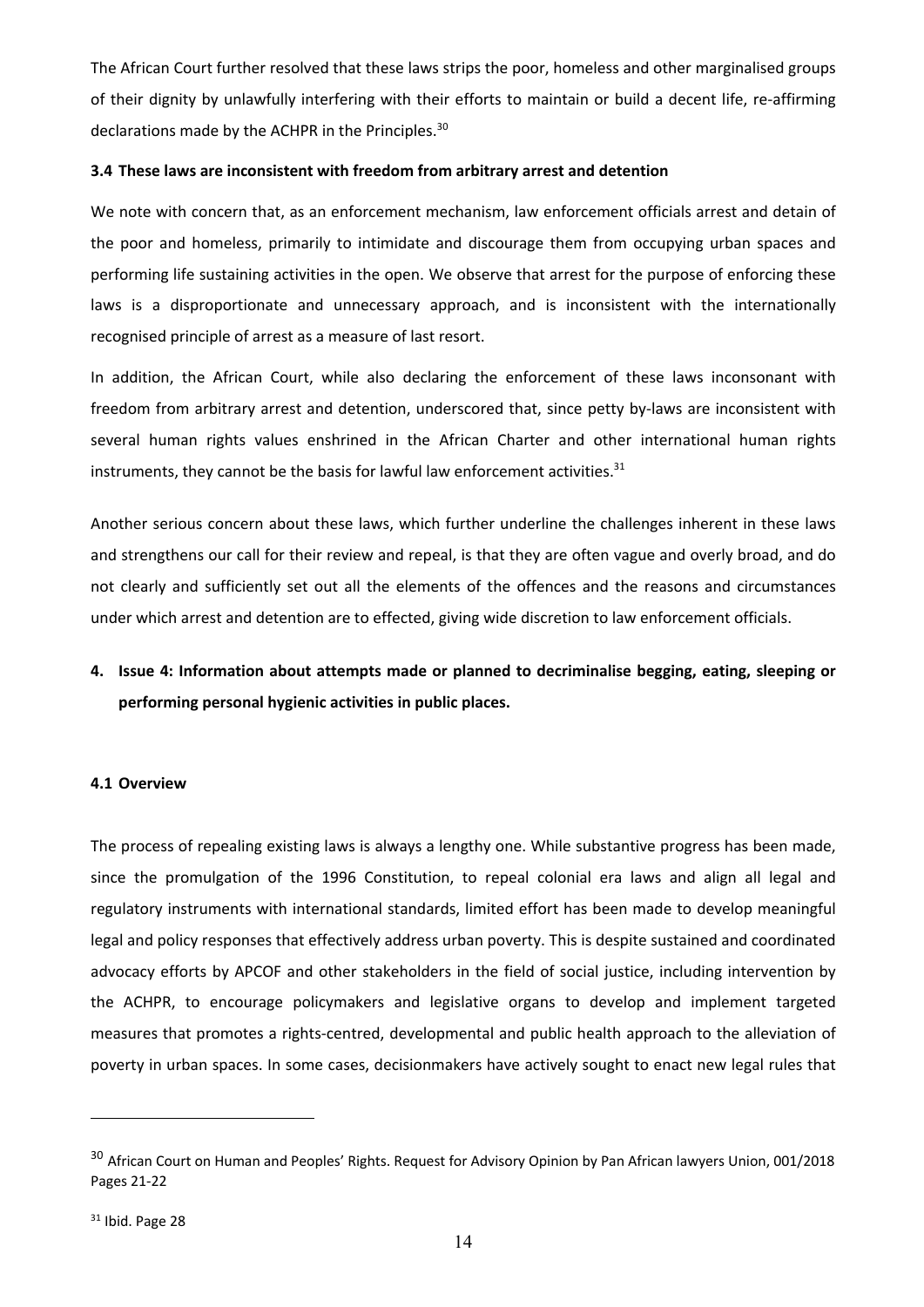are designed to further marginalise the poor, even amid increased public pressure to address the challenge of urban poverty as a social justice concern. For instance, the recent adoption of two laws by the City of Cape Town is increasingly viewed as an overt attempt to increase the powers of law enforcement officials to remove homeless people from public spaces and confiscate their possessions.<sup>32</sup>

It is hoped that an impending legal action against the City of Cape Town will provide an opportunity for judicial intervention, assert constitutionally protected rights of the poor, and establish a trend that will facilitate and guide the review and repeal of these laws across the country.<sup>33</sup>

**5. Issue 5: Information on measures and services available at municipal, regional or national level to support people living in poverty from having to resort to beg, sleep, wash, defecate or perform other hygienic activities in public places, because they lack access to employment, social assistance, adequate housing, public showers and toilets**

As APCOF's report explores in detail, the role and obligation of local governments to address poverty and homelessness, particularly through identifying and addressing the related risk factors from a safety and developmental perspective, is clearly set out in existing local governance framework that regulate development and safety planning. This includes the obligation and guidance embodied in key legislative and policy instruments such as the National development Plan 2030; the Municipal Systems Act 32 of 2000; the Municipal Structure Act 117 of 1998; the Integrated Urban Development Framework of 2016; the Integrated Social Crime Prevention Strategy 2011; and the 2016 White Paper on Safety and Security. To effectively understand and respond to the underlying factors that promote poverty and homelessness, there is need for the government of South Africa to invest in the implementation of this development and safety planning framework.

At the practical level, the main form of state-based intervention, largely at local governance level, has been the provision of shelter for people experiencing homelessness. However, I addition to the fact that a large majority of the homeless experience unsheltered homelessness<sup>34</sup>, available shelters are inadequate, poorly equipped and do not provide integrated services.<sup>35</sup> This gaps have, to some extent, been filled by nonprofit organisations working with the homeless.

<sup>&</sup>lt;sup>32</sup> https://www.groundup.org.za/article/cape-town-passes-unlawful-occupations-law-despite-protest/.<br><sup>33</sup> https://www.groundup.org.za/article/homeless-people-challenge-cape-town-laws-courts/.<br><sup>34</sup> For instance, a research also established that, as of March 2020, there were 20 shelters providing a total of 2180 shelter beds in the City of Cape Town. The report is accessible at: https://homeless.org.za/wp-content/uploads/2021/02/THE-COST-OF-HOMELESSNESS-CAPE-TOWN- Full-Report Web.pdf.

<sup>35</sup> https://allafrica.com/stories/202103310737.html. https://www.dailymaverick.co.za/article/2021-11-24-leadingoperator-in-cape-towns-multimillion-rand-homelessness-industry-is-accused-of-failing-at-its-core-objectives/.